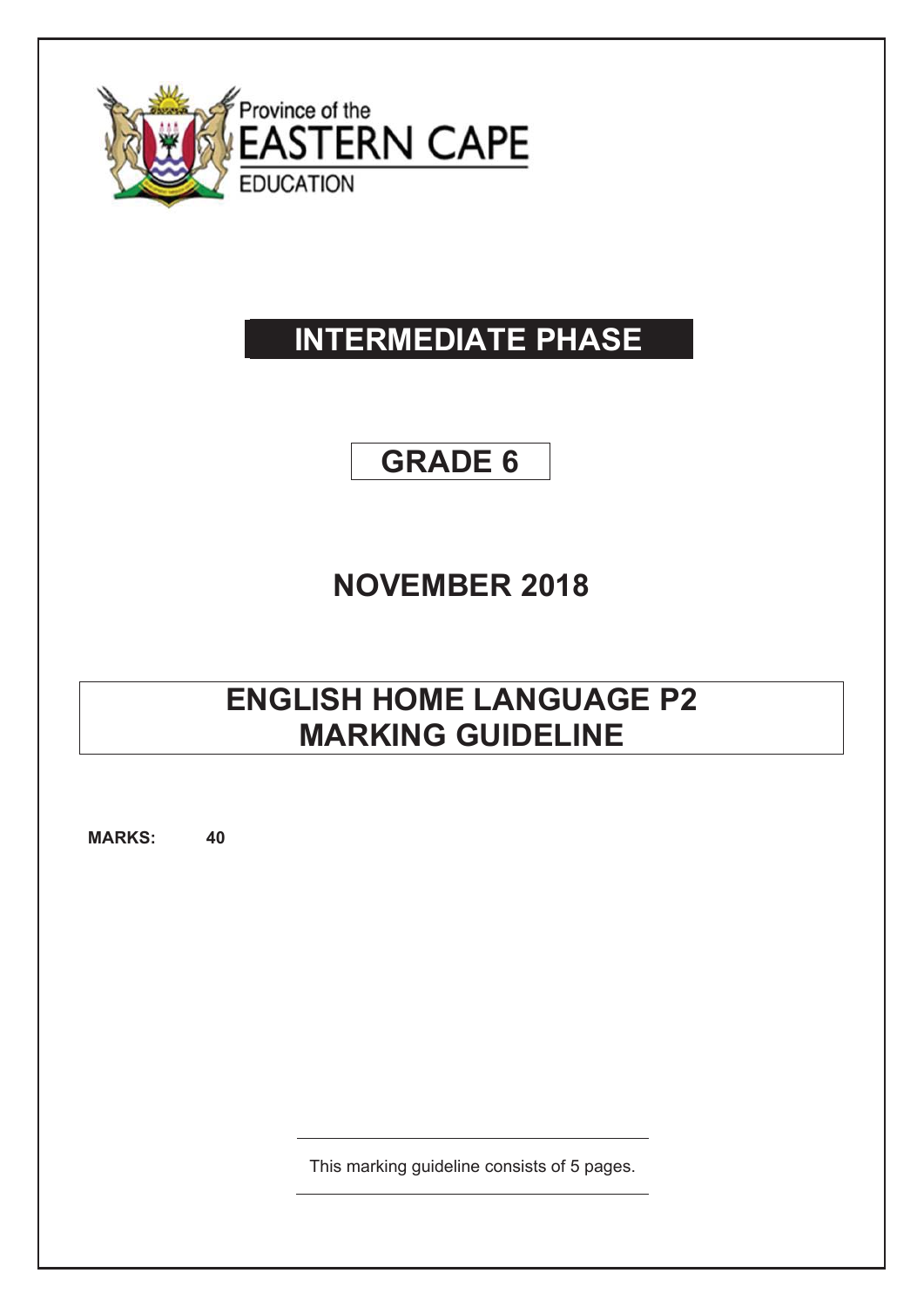#### **NOTE:**

- This marking memorandum is intended as a guide for markers.
- Learners' responses should be considered on merit.
- Answers should be assessed holistically and marks awarded accordingly.

#### **INSTRUCTIONS TO MARKERS**

- Incorrect spelling will not be penalised in Comprehension unless the spelling changes the meaning of the word or makes the word incomprehensible.
- Spelling and language errors should be penalised in ALL Language questions.
- For open-ended questions, no mark should be awarded for YES/NO or TRUE/FALSE if no reason/substantiation/motivation is given.
- Where one-word answers are required and the candidate gives a whole sentence, mark correct provided that the correct word is underlined / **highlighted**.
- For multiple choice questions, accept EITHER the letter corresponding with the correct answer OR the answer written out in full.
- Do not award  $\frac{1}{2}$  marks.

| <b>CONTEXT</b>        | <b>SKILL</b>               | <b>MARKS PER SECTION</b> |
|-----------------------|----------------------------|--------------------------|
| TEXT 1: Fable / Story |                            | 15                       |
| TEXT 2: Poster        | <b>READING AND VIEWING</b> |                          |
| TEXT 3: Poem          |                            |                          |
| <b>Fable Context</b>  | <b>LANGAGE STRUCTURES</b>  |                          |
|                       | AND CONVENTIONS            | $30 \div 2 = 15$         |
|                       |                            | 40                       |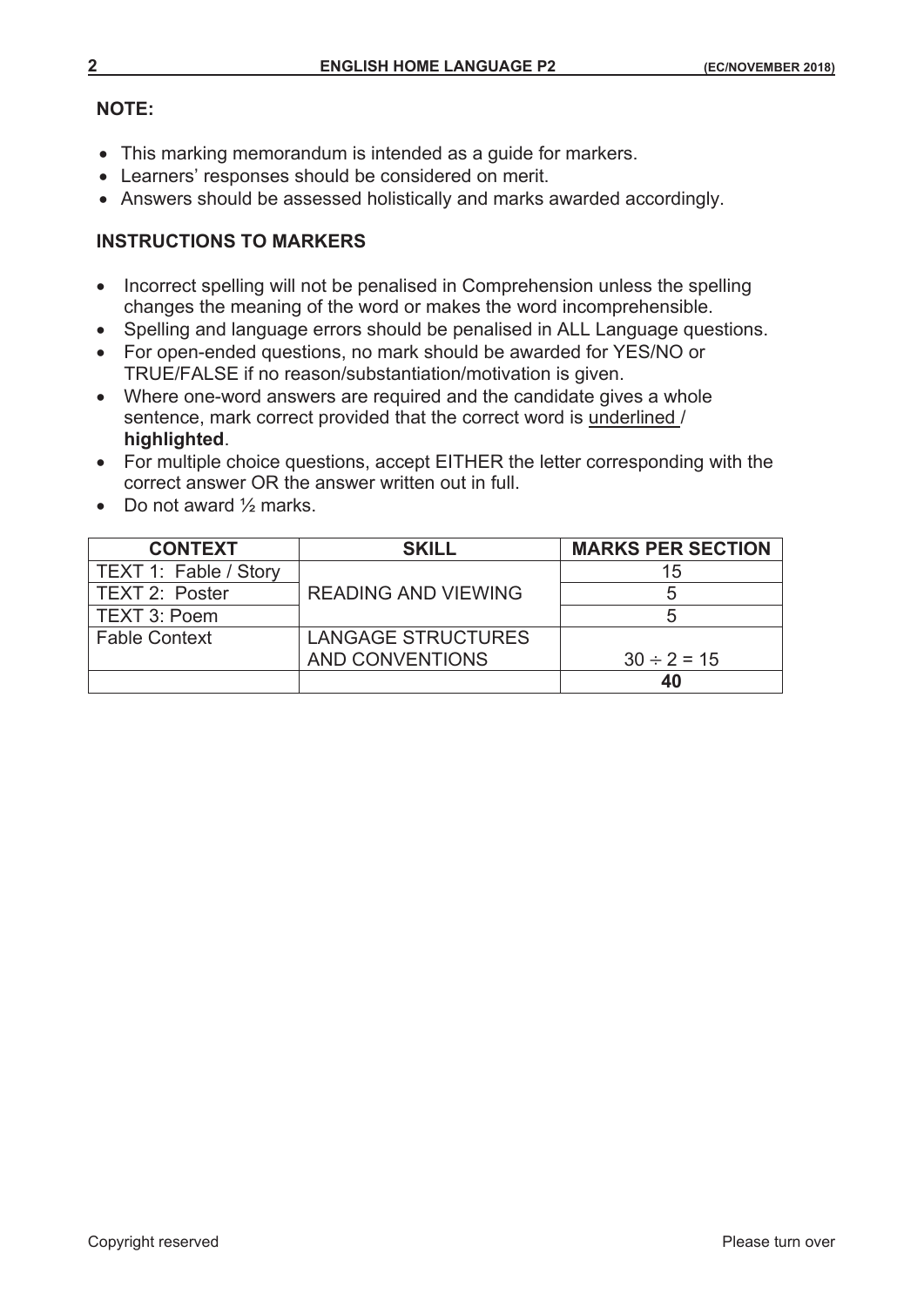|                | <b>QUESTION</b> | <b>EXPECTED ANSWER</b>                                                                                                                                                                                                                                                                                                                                                                           |        | <b>MARKS</b>           |  |
|----------------|-----------------|--------------------------------------------------------------------------------------------------------------------------------------------------------------------------------------------------------------------------------------------------------------------------------------------------------------------------------------------------------------------------------------------------|--------|------------------------|--|
| 1.             | 1.1             | orange $\sqrt{ }$                                                                                                                                                                                                                                                                                                                                                                                |        |                        |  |
|                | 1.2             | beaks $\sqrt{}$                                                                                                                                                                                                                                                                                                                                                                                  |        | 2                      |  |
| 2.             |                 | $C$ – lizard $\sqrt{ }$                                                                                                                                                                                                                                                                                                                                                                          |        | 1                      |  |
| 3.             |                 | $B$ – talked $\sqrt{}$                                                                                                                                                                                                                                                                                                                                                                           |        | 1                      |  |
| 4.             |                 | Wendy Hartman $\sqrt$                                                                                                                                                                                                                                                                                                                                                                            |        | 1                      |  |
| 5.             |                 | He wanted to fly. $\sqrt{ }$                                                                                                                                                                                                                                                                                                                                                                     |        | 1                      |  |
| 6.             |                 | They had to whisper magic words $\sqrt{ }$ at midnight. $\sqrt{ }$                                                                                                                                                                                                                                                                                                                               |        | 2                      |  |
| 7 <sub>1</sub> |                 | False<br>He practised flying, but he never left the ground./ He still<br>could not fly. $\sqrt{v}$<br><b>Mark allocation:</b><br>If the learner correctly indicated False and gives a relevant<br>reason for the answer: 2 marks<br>If the learner correctly indicated false, but the reason is not<br>relevant: 0 marks<br>If the learner correctly indicated False, with no reason:<br>0 marks |        | $\overline{2}$         |  |
| 8.             |                 | They looked very unhappy/ miserable / They were hungry $\sqrt{ }$<br>[Accept learner's own answer relevant to the text.]                                                                                                                                                                                                                                                                         |        |                        |  |
| 9.             | 9.1<br>9.2      | chattering $\sqrt{ }$<br>whisper $\sqrt{}$                                                                                                                                                                                                                                                                                                                                                       | 1<br>1 | $\overline{2}$         |  |
| 10.            |                 | Keep your promises. / Don't blame others for things that you<br>cannot do. / Do not wish bad things upon others. $\sqrt{v}$<br>[Accept learner's answer relevant to the text]                                                                                                                                                                                                                    |        | $\overline{2}$<br>[15] |  |

#### **READING AND VIEWING: TEXT 1 (STORY)**

┑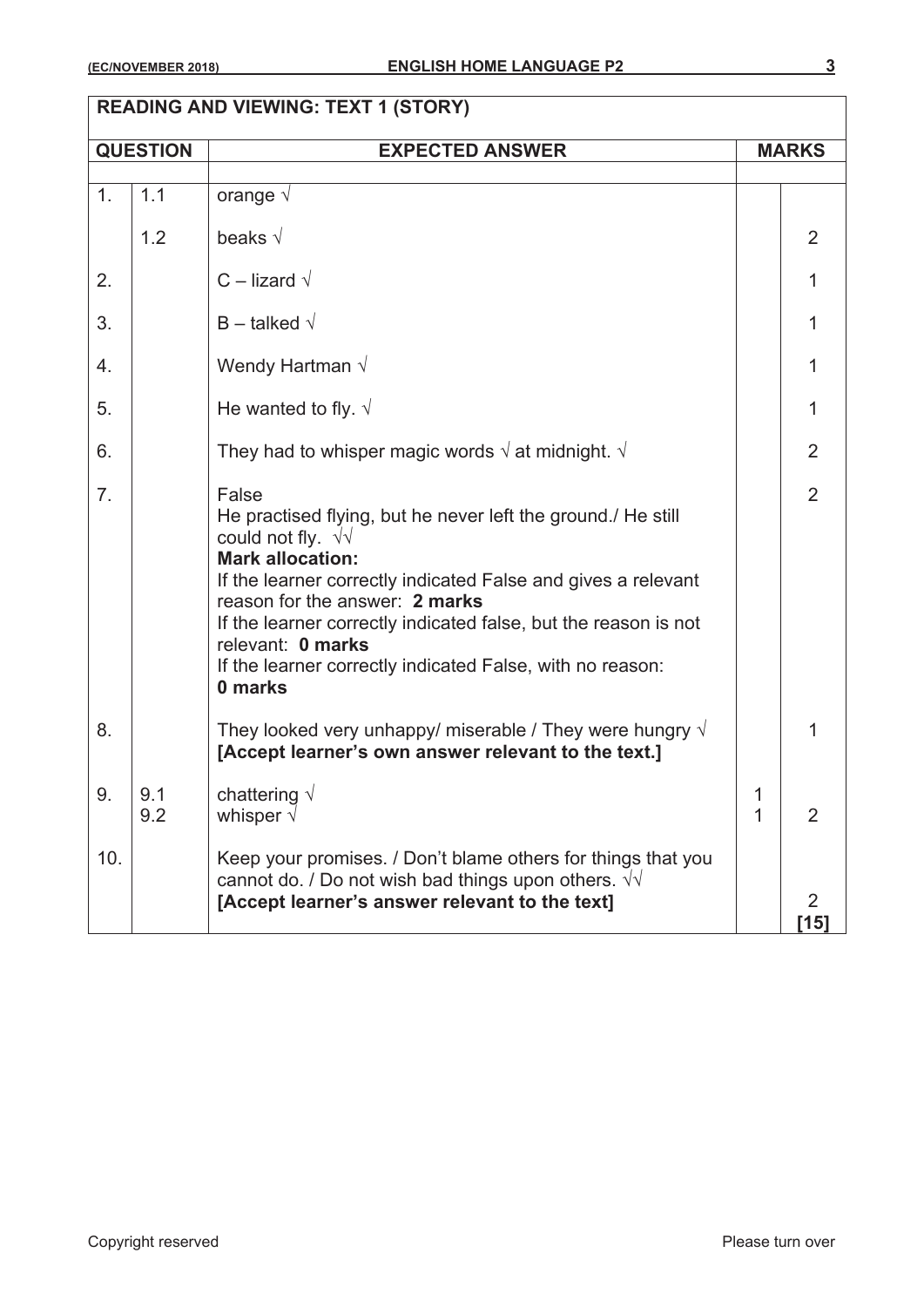### **TEXT 2: POSTER**

| <b>QUESTION</b>       | <b>EXPECTED ANSWER</b>                                                                                                                                                                           | <b>MARKS</b> |              |  |  |
|-----------------------|--------------------------------------------------------------------------------------------------------------------------------------------------------------------------------------------------|--------------|--------------|--|--|
|                       |                                                                                                                                                                                                  |              |              |  |  |
| 11.                   | water $\sqrt{ }$                                                                                                                                                                                 |              |              |  |  |
| 12.                   | Whizzy                                                                                                                                                                                           |              |              |  |  |
| 13.                   | Take a shorter shower. $\sqrt{ }$<br>Use a watering can. $\sqrt{ }$<br>Use a broom to sweep the paving clean.<br>Use a half flush.<br>Use a cup when you brush your teeth. $\sqrt{v}$<br>(Any 2) |              | 2            |  |  |
| 14.                   | Water is a scarce resource. We need to use it sparingly.<br>We cannot live without water. $\sqrt{v}$<br>[Accept learner's answer relevant to the text]                                           |              | [5]          |  |  |
| <b>TEXT 3: POETRY</b> |                                                                                                                                                                                                  |              |              |  |  |
|                       | <b>QUESTION</b><br><b>EXPECTED ANSWER</b>                                                                                                                                                        |              | <b>MARKS</b> |  |  |
| 15.                   | judge $\sqrt{ }$                                                                                                                                                                                 |              |              |  |  |
| 16.                   | B / simile $\sqrt$                                                                                                                                                                               |              |              |  |  |

17.  $\parallel$  meaningless √ 17.

"**j**udging **j**ustifying and **j**abbing at others" 2

One / more j's not underlined **by a contract of the set of the set of the set of the set of the set of the set of the set of the set of the set of the set of the set of the set of the set of the set of the set of the set o** 

**TOTAL SECTION A: 25** 

All j's have been underlined 2

18.  $\vert$  [ Learner should only underline the letter -  $j$  -.